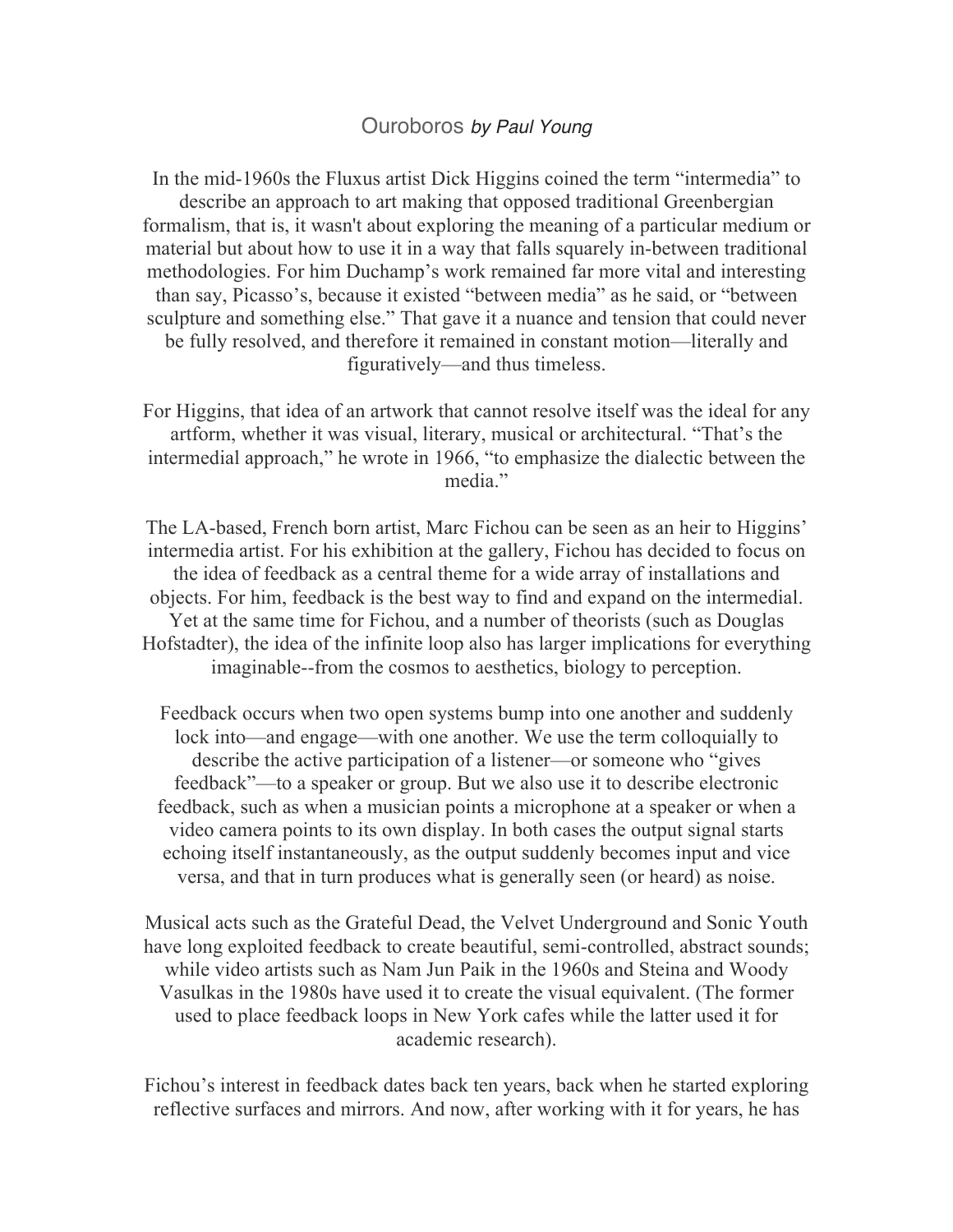found a way to produce surprisingly curious images. He still points a camera at its own display, but now instead of "noise" his device produces images that are as formally beautiful and structured as anything found in nature, yet as delicate and individualistic as snowflakes.

Ouroboros is a term that is often symbolized by a snake eating its tail (an image that Carl Jung claimed had an archetypal significance to the human psyche). Fichou uses that idea to not only refer to feedback, but the very act of artmaking itself. The gallery is filled with a wide array of mediums and materials including photographs, overlays, transparencies, glass plates, drawings, paintings, prints and of course videos. But Fichou is quick to point out that he didn't create or "design" any of them. Rather he only 'found' or 'curated' the works as they appeared on his screen over the course of the last 6 months. Thus, his approach bridges multiple art-historical approaches. In terms of a modernist perspective, he's using the medium to realize itself, in a way that only an electronic medium can. Yet in an obvious nod to the structuralists, he's eliminating himself as the author. (the only forms that are produced are produced by the medium in and of itself.)

What's more, there's a durational, performative quality to the exhibition as well. After all, Fichou has set up a special camera/screen device inside the gallery (which he has named "the artist"), that will produce new forms and images each day, all day long, 24/7. And when Fichou arrives each morning to restart the camera, he's able to catch a small glimmer of light, which in turn starts "echoing" on the screen over and over until new forms begin to appear. Yet no two patterns are alike, since the "artist" is surprisingly sensitive to small fluctuations in the room—whether it's the people present, the temperature, changes in voltage and/or small vibrations. Thus, with a running time of 9 weeks, the piece begins to make a conscious nod to such major durational works as 4'33" by John Cage or the real time video works of Wolfgang Staehle.

Yet feedback is not the first thing a viewer sees upon entering the gallery—or so it seems. Rather one sees a room filled with prints of every sort, much like Fichou's studio. Each was made by Fichou's "artist," and yet not one of the images looks like feedback at all. In fact, most will assume they're looking at seashells, hurricanes, trees, plants, and/or other natural phenomena. And yet they're in fact found in Fichou's feedback loops, including images that look like exactly like fingerprints, letters and/or forms of code. For Fichou, that adds a particular meaning to the work that needs to be negotiated by any viewer. "Any association to known images or archetypes is a purely associative reflex," he says. "Like the many forms produced by nature, these virtual images are self-generated: they are neither created nor programmed by man. They have no referent. In other words, they are originals."